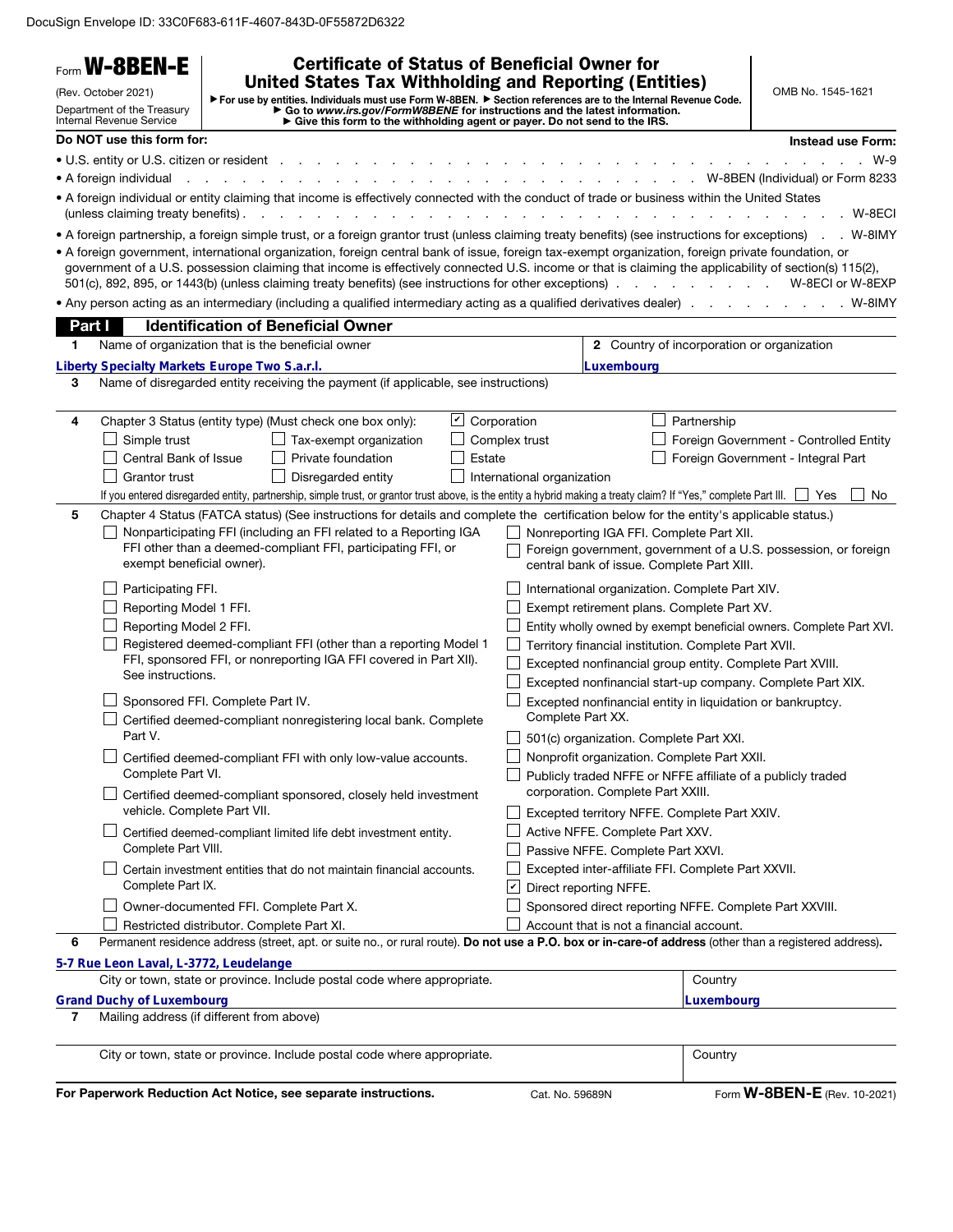| Part I         | Page 2<br>Identification of Beneficial Owner (continued)                                                                                                                                                                                                                                                                                                                                                                                 |  |  |  |  |  |  |
|----------------|------------------------------------------------------------------------------------------------------------------------------------------------------------------------------------------------------------------------------------------------------------------------------------------------------------------------------------------------------------------------------------------------------------------------------------------|--|--|--|--|--|--|
| 8              | U.S. taxpayer identification number (TIN), if required                                                                                                                                                                                                                                                                                                                                                                                   |  |  |  |  |  |  |
|                |                                                                                                                                                                                                                                                                                                                                                                                                                                          |  |  |  |  |  |  |
| 9а             | <b>GIIN</b><br><b>b</b> Foreign TIN<br>Check if FTIN not legally required.<br>▶⊟<br>c<br>KBKD76.99999.SL.442<br>20192449236                                                                                                                                                                                                                                                                                                              |  |  |  |  |  |  |
| 10             | Reference number(s) (see instructions)                                                                                                                                                                                                                                                                                                                                                                                                   |  |  |  |  |  |  |
|                |                                                                                                                                                                                                                                                                                                                                                                                                                                          |  |  |  |  |  |  |
|                | Note: Please complete remainder of the form including signing the form in Part XXX.                                                                                                                                                                                                                                                                                                                                                      |  |  |  |  |  |  |
| Part II        | Disregarded Entity or Branch Receiving Payment. (Complete only if a disregarded entity with a GIIN or a<br>branch of an FFI in a country other than the FFI's country of residence. See instructions.)                                                                                                                                                                                                                                   |  |  |  |  |  |  |
| 11             | Chapter 4 Status (FATCA status) of disregarded entity or branch receiving payment                                                                                                                                                                                                                                                                                                                                                        |  |  |  |  |  |  |
|                | U.S. Branch.<br>Branch treated as nonparticipating FFI.<br>Reporting Model 1 FFI.                                                                                                                                                                                                                                                                                                                                                        |  |  |  |  |  |  |
| 12             | Reporting Model 2 FFI.<br>Participating FFI.<br>Address of disregarded entity or branch (street, apt. or suite no., or rural route). Do not use a P.O. box or in-care-of address (other than a                                                                                                                                                                                                                                           |  |  |  |  |  |  |
|                | registered address).                                                                                                                                                                                                                                                                                                                                                                                                                     |  |  |  |  |  |  |
|                | City or town, state or province. Include postal code where appropriate.                                                                                                                                                                                                                                                                                                                                                                  |  |  |  |  |  |  |
|                | Country                                                                                                                                                                                                                                                                                                                                                                                                                                  |  |  |  |  |  |  |
| 13             | GIIN (if any)                                                                                                                                                                                                                                                                                                                                                                                                                            |  |  |  |  |  |  |
|                |                                                                                                                                                                                                                                                                                                                                                                                                                                          |  |  |  |  |  |  |
| Part III       | Claim of Tax Treaty Benefits (if applicable). (For chapter 3 purposes only.)                                                                                                                                                                                                                                                                                                                                                             |  |  |  |  |  |  |
| 14             | I certify that (check all that apply):                                                                                                                                                                                                                                                                                                                                                                                                   |  |  |  |  |  |  |
| a              | The beneficial owner is a resident of<br>within the meaning of the income tax                                                                                                                                                                                                                                                                                                                                                            |  |  |  |  |  |  |
|                | treaty between the United States and that country.                                                                                                                                                                                                                                                                                                                                                                                       |  |  |  |  |  |  |
| b              | The beneficial owner derives the item (or items) of income for which the treaty benefits are claimed, and, if applicable, meets the<br>requirements of the treaty provision dealing with limitation on benefits. The following are types of limitation on benefits provisions that may<br>be included in an applicable tax treaty (check only one; see instructions):                                                                    |  |  |  |  |  |  |
|                | Government<br>Company that meets the ownership and base erosion test                                                                                                                                                                                                                                                                                                                                                                     |  |  |  |  |  |  |
|                | Tax-exempt pension trust or pension fund<br>Company that meets the derivative benefits test                                                                                                                                                                                                                                                                                                                                              |  |  |  |  |  |  |
|                | Other tax-exempt organization<br>Company with an item of income that meets active trade or business test                                                                                                                                                                                                                                                                                                                                 |  |  |  |  |  |  |
|                | Publicly traded corporation<br>Favorable discretionary determination by the U.S. competent authority received                                                                                                                                                                                                                                                                                                                            |  |  |  |  |  |  |
|                | Subsidiary of a publicly traded corporation<br>No LOB article in treaty                                                                                                                                                                                                                                                                                                                                                                  |  |  |  |  |  |  |
|                | Other (specify Article and paragraph):                                                                                                                                                                                                                                                                                                                                                                                                   |  |  |  |  |  |  |
| c              | The beneficial owner is claiming treaty benefits for U.S. source dividends received from a foreign corporation or interest from a U.S. trade<br>or business of a foreign corporation and meets qualified resident status (see instructions).                                                                                                                                                                                             |  |  |  |  |  |  |
| 15             | <b>Special rates and conditions</b> (if applicable – see instructions):<br>The beneficial owner is claiming the provisions of Article and paragraph                                                                                                                                                                                                                                                                                      |  |  |  |  |  |  |
|                | of the treaty identified on line 14a above to claim a<br>% rate of withholding on (specify type of income):                                                                                                                                                                                                                                                                                                                              |  |  |  |  |  |  |
|                | Explain the additional conditions in the Article the beneficial owner meets to be eligible for the rate of withholding:                                                                                                                                                                                                                                                                                                                  |  |  |  |  |  |  |
|                |                                                                                                                                                                                                                                                                                                                                                                                                                                          |  |  |  |  |  |  |
|                |                                                                                                                                                                                                                                                                                                                                                                                                                                          |  |  |  |  |  |  |
| <b>Part IV</b> | <b>Sponsored FFI</b><br>,我们也不会有什么。""我们的人,我们也不会有什么?""我们的人,我们也不会有什么?""我们的人,我们也不会有什么?""我们的人,我们也不会有什么?""我们的人                                                                                                                                                                                                                                                                                                                                 |  |  |  |  |  |  |
| 16             | Name of sponsoring entity:                                                                                                                                                                                                                                                                                                                                                                                                               |  |  |  |  |  |  |
| 17             | Check whichever box applies.                                                                                                                                                                                                                                                                                                                                                                                                             |  |  |  |  |  |  |
|                | $\Box$ I certify that the entity identified in Part I:                                                                                                                                                                                                                                                                                                                                                                                   |  |  |  |  |  |  |
|                | • Is an investment entity;                                                                                                                                                                                                                                                                                                                                                                                                               |  |  |  |  |  |  |
|                | • Is not a QI, WP (except to the extent permitted in the withholding foreign partnership agreement), or WT; and                                                                                                                                                                                                                                                                                                                          |  |  |  |  |  |  |
|                | • Has agreed with the entity identified above (that is not a nonparticipating FFI) to act as the sponsoring entity for this entity.                                                                                                                                                                                                                                                                                                      |  |  |  |  |  |  |
|                | $\Box$ I certify that the entity identified in Part I:                                                                                                                                                                                                                                                                                                                                                                                   |  |  |  |  |  |  |
|                | • Is a controlled foreign corporation as defined in section 957(a);<br>• Is not a QI, WP, or WT;                                                                                                                                                                                                                                                                                                                                         |  |  |  |  |  |  |
|                | • Is wholly owned, directly or indirectly, by the U.S. financial institution identified above that agrees to act as the sponsoring entity for this entity; and                                                                                                                                                                                                                                                                           |  |  |  |  |  |  |
|                | • Shares a common electronic account system with the sponsoring entity (identified above) that enables the sponsoring entity to identify all<br>account holders and payees of the entity and to access all account and customer information maintained by the entity including, but not limited<br>to, customer identification information, customer documentation, account balance, and all payments made to account holders or payees. |  |  |  |  |  |  |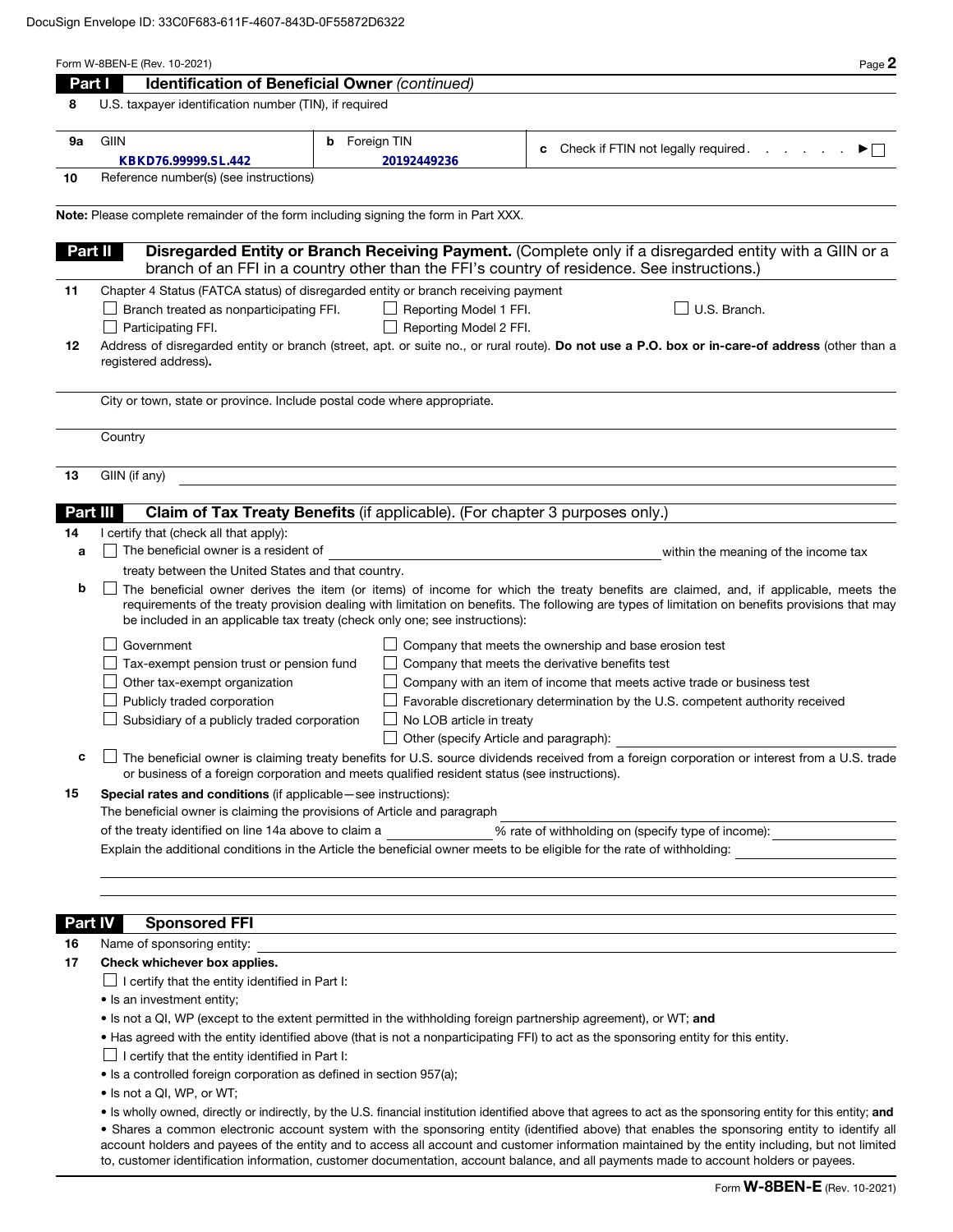## Part V Certified Deemed-Compliant Nonregistering Local Bank

 $18$  I certify that the FFI identified in Part I:

• Operates and is licensed solely as a bank or credit union (or similar cooperative credit organization operated without profit) in its country of incorporation or organization;

• Engages primarily in the business of receiving deposits from and making loans to, with respect to a bank, retail customers unrelated to such bank and, with respect to a credit union or similar cooperative credit organization, members, provided that no member has a greater than 5% interest in such credit union or cooperative credit organization;

• Does not solicit account holders outside its country of organization;

• Has no fixed place of business outside such country (for this purpose, a fixed place of business does not include a location that is not advertised to the public and from which the FFI performs solely administrative support functions);

• Has no more than \$175 million in assets on its balance sheet and, if it is a member of an expanded affiliated group, the group has no more than \$500 million in total assets on its consolidated or combined balance sheets; and

• Does not have any member of its expanded affiliated group that is a foreign financial institution, other than a foreign financial institution that is incorporated or organized in the same country as the FFI identified in Part I and that meets the requirements set forth in this part.

#### Part VI Certified Deemed-Compliant FFI with Only Low-Value Accounts

 $19$  I certify that the FFI identified in Part I:

• Is not engaged primarily in the business of investing, reinvesting, or trading in securities, partnership interests, commodities, notional principal contracts, insurance or annuity contracts, or any interest (including a futures or forward contract or option) in such security, partnership interest, commodity, notional principal contract, insurance contract or annuity contract;

• No financial account maintained by the FFI or any member of its expanded affiliated group, if any, has a balance or value in excess of \$50,000 (as determined after applying applicable account aggregation rules); and

• Neither the FFI nor the entire expanded affiliated group, if any, of the FFI, have more than \$50 million in assets on its consolidated or combined balance sheet as of the end of its most recent accounting year.

### Part VII Certified Deemed-Compliant Sponsored, Closely Held Investment Vehicle

20 Name of sponsoring entity:

- **21**  $\Box$  I certify that the entity identified in Part I:
	- Is an FFI solely because it is an investment entity described in Regulations section 1.1471-5(e)(4);
	- Is not a QI, WP, or WT;

• Will have all of its due diligence, withholding, and reporting responsibilities (determined as if the FFI were a participating FFI) fulfilled by the sponsoring entity identified on line 20; and

• 20 or fewer individuals own all of the debt and equity interests in the entity (disregarding debt interests owned by U.S. financial institutions, participating FFIs, registered deemed-compliant FFIs, and certified deemed-compliant FFIs and equity interests owned by an entity if that entity owns 100% of the equity interests in the FFI and is itself a sponsored FFI).

### Part VIII Certified Deemed-Compliant Limited Life Debt Investment Entity

**22**  $\Box$  I certify that the entity identified in Part I:

• Was in existence as of January 17, 2013;

• Issued all classes of its debt or equity interests to investors on or before January 17, 2013, pursuant to a trust indenture or similar agreement; and • Is certified deemed-compliant because it satisfies the requirements to be treated as a limited life debt investment entity (such as the restrictions with respect to its assets and other requirements under Regulations section 1.1471-5(f)(2)(iv)).

### Part IX Certain Investment Entities that Do Not Maintain Financial Accounts

23  $\Box$  I certify that the entity identified in Part I:

• Is a financial institution solely because it is an investment entity described in Regulations section 1.1471-5(e)(4)(i)(A), and

### • Does not maintain financial accounts. Part X Owner-Documented FFI

Note: This status only applies if the U.S. financial institution, participating FFI, or reporting Model 1 FFI to which this form is given has agreed that it will treat the FFI as an owner-documented FFI (see instructions for eligibility requirements). In addition, the FFI must make the certifications below.

24a  $\Box$  (All owner-documented FFIs check here) I certify that the FFI identified in Part I:

- Does not act as an intermediary;
- Does not accept deposits in the ordinary course of a banking or similar business;
- Does not hold, as a substantial portion of its business, financial assets for the account of others;

• Is not an insurance company (or the holding company of an insurance company) that issues or is obligated to make payments with respect to a financial account;

• Is not owned by or in an expanded affiliated group with an entity that accepts deposits in the ordinary course of a banking or similar business, holds, as a substantial portion of its business, financial assets for the account of others, or is an insurance company (or the holding company of an insurance company) that issues or is obligated to make payments with respect to a financial account;

• Does not maintain a financial account for any nonparticipating FFI; and

• Does not have any specified U.S. persons that own an equity interest or debt interest (other than a debt interest that is not a financial account or that has a balance or value not exceeding \$50,000) in the FFI other than those identified on the FFI owner reporting statement.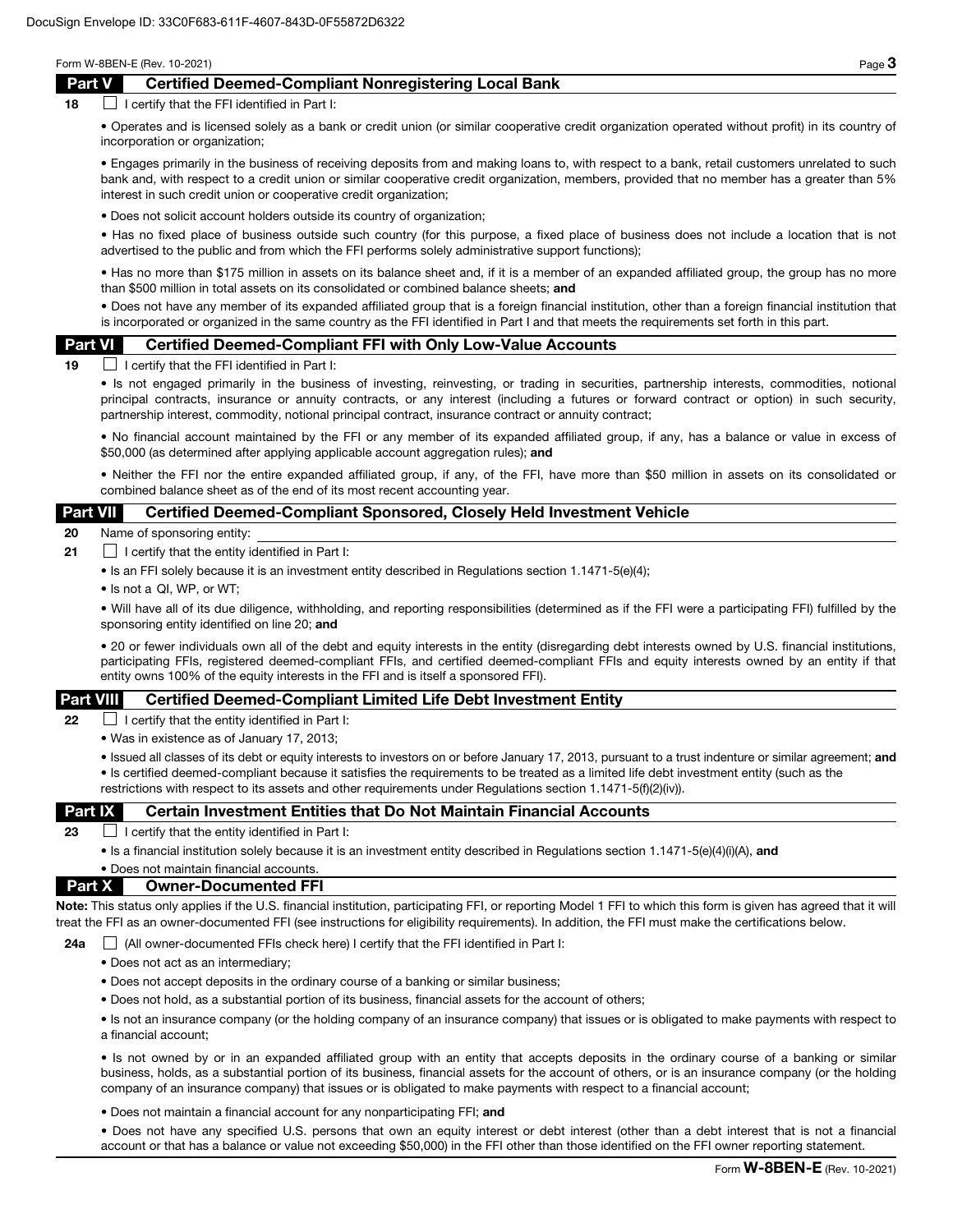# Part X Owner-Documented FFI *(continued)*

#### Check box 24b or 24c, whichever applies.

- $\mathbf{b}$  | I certify that the FFI identified in Part I:
	- Has provided, or will provide, an FFI owner reporting statement that contains:
		- (i) The name, address, TIN (if any), chapter 4 status, and type of documentation provided (if required) of every individual and specified U.S. person that owns a direct or indirect equity interest in the owner-documented FFI (looking through all entities other than specified U.S. persons);
		- (ii) The name, address, TIN (if any), and chapter 4 status of every individual and specified U.S. person that owns a debt interest in the owner-documented FFI (including any indirect debt interest, which includes debt interests in any entity that directly or indirectly owns the payee or any direct or indirect equity interest in a debt holder of the payee) that constitutes a financial account in excess of \$50,000 (disregarding all such debt interests owned by participating FFIs, registered deemed-compliant FFIs, certified deemedcompliant FFIs, excepted NFFEs, exempt beneficial owners, or U.S. persons other than specified U.S. persons); and
		- (iii) Any additional information the withholding agent requests in order to fulfill its obligations with respect to the entity.

• Has provided, or will provide, valid documentation meeting the requirements of Regulations section 1.1471-3(d)(6)(iii) for each person identified in the FFI owner reporting statement.

c **I** certify that the FFI identified in Part I has provided, or will provide, an auditor's letter, signed within 4 years of the date of payment, from an independent accounting firm or legal representative with a location in the United States stating that the firm or representative has reviewed the FFI's documentation with respect to all of its owners and debt holders identified in Regulations section 1.1471-3(d)(6)(iv)(A)(2), and that the FFI meets all the requirements to be an owner-documented FFI. The FFI identified in Part I has also provided, or will provide, an FFI owner reporting statement of its owners that are specified U.S. persons and Form(s) W-9, with applicable waivers.

Check box 24d if applicable (optional, see instructions).

d  $\Box$  I certify that the entity identified on line 1 is a trust that does not have any contingent beneficiaries or designated classes with unidentified beneficiaries.

# Part XI Restricted Distributor

**25a**  $\Box$  (All restricted distributors check here) I certify that the entity identified in Part I:

- Operates as a distributor with respect to debt or equity interests of the restricted fund with respect to which this form is furnished;
- Provides investment services to at least 30 customers unrelated to each other and less than half of its customers are related to each other;

• Is required to perform AML due diligence procedures under the anti-money laundering laws of its country of organization (which is an FATFcompliant jurisdiction);

• Operates solely in its country of incorporation or organization, has no fixed place of business outside of that country, and has the same country of incorporation or organization as all members of its affiliated group, if any;

• Does not solicit customers outside its country of incorporation or organization;

• Has no more than \$175 million in total assets under management and no more than \$7 million in gross revenue on its income statement for the most recent accounting year;

• Is not a member of an expanded affiliated group that has more than \$500 million in total assets under management or more than \$20 million in gross revenue for its most recent accounting year on a combined or consolidated income statement; and

• Does not distribute any debt or securities of the restricted fund to specified U.S. persons, passive NFFEs with one or more substantial U.S. owners, or nonparticipating FFIs.

## Check box 25b or 25c, whichever applies.

I further certify that with respect to all sales of debt or equity interests in the restricted fund with respect to which this form is furnished that are made after December 31, 2011, the entity identified in Part I:

- **b**  $\Box$  Has been bound by a distribution agreement that contained a general prohibition on the sale of debt or securities to U.S. entities and U.S. resident individuals and is currently bound by a distribution agreement that contains a prohibition of the sale of debt or securities to any specified U.S. person, passive NFFE with one or more substantial U.S. owners, or nonparticipating FFI.
- c  $\Box$  Is currently bound by a distribution agreement that contains a prohibition on the sale of debt or securities to any specified U.S. person, passive NFFE with one or more substantial U.S. owners, or nonparticipating FFI and, for all sales made prior to the time that such a restriction was included in its distribution agreement, has reviewed all accounts related to such sales in accordance with the procedures identified in Regulations section 1.1471-4(c) applicable to preexisting accounts and has redeemed or retired any, or caused the restricted fund to transfer the securities to a distributor that is a participating FFI or reporting Model 1 FFI securities which were sold to specified U.S. persons, passive NFFEs with one or more substantial U.S. owners, or nonparticipating FFIs.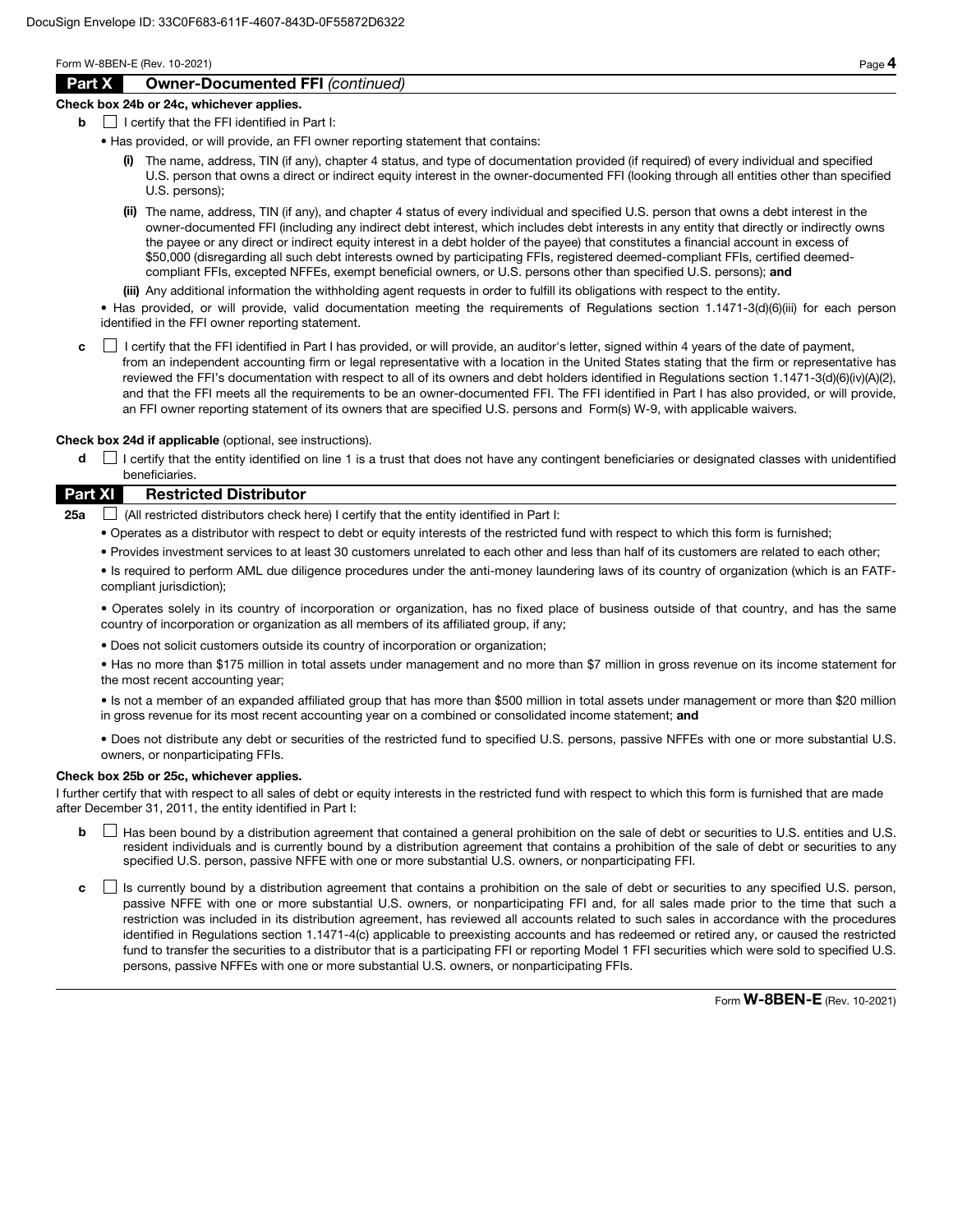| × |
|---|
| ۹ |

The applicable IGA is a  $\Box$  Model 1 IGA or a  $\Box$  Model 2 IGA; and

| Part XII | <b>Nonreporting IGA FFI</b> |  |
|----------|-----------------------------|--|
|----------|-----------------------------|--|

**26**  $\Box$  I certify that the entity identified in Part I:

• Meets the requirements to be considered a nonreporting financial institution pursuant to an applicable IGA between the United States and

is treated as a under the provisions of the applicable IGA or Treasury regulations

(if applicable, see instructions);

• If you are a trustee documented trust or a sponsored entity, provide the name of the trustee or sponsor .

The trustee is:  $\Box$  U.S.  $\Box$  Foreign

## Part XIII Foreign Government, Government of a U.S. Possession, or Foreign Central Bank of Issue

27  $\Box$  I certify that the entity identified in Part I is the beneficial owner of the payment, and is not engaged in commercial financial activities of a type engaged in by an insurance company, custodial institution, or depository institution with respect to the payments, accounts, or obligations for which this form is submitted (except as permitted in Regulations section 1.1471-6(h)(2)).

## Part XIV International Organization

#### Check box 28a or 28b, whichever applies.

28a  $\Box$  I certify that the entity identified in Part I is an international organization described in section 7701(a)(18).

- $\mathbf{b}$   $\Box$  I certify that the entity identified in Part I:
	- Is comprised primarily of foreign governments;

• Is recognized as an intergovernmental or supranational organization under a foreign law similar to the International Organizations Immunities Act or that has in effect a headquarters agreement with a foreign government;

• The benefit of the entity's income does not inure to any private person; and

• Is the beneficial owner of the payment and is not engaged in commercial financial activities of a type engaged in by an insurance company, custodial institution, or depository institution with respect to the payments, accounts, or obligations for which this form is submitted (except as permitted in Regulations section 1.1471-6(h)(2)).

## Part XV Exempt Retirement Plans

## Check box 29a, b, c, d, e, or f, whichever applies.

**29a**  $\Box$  I certify that the entity identified in Part I:

- Is established in a country with which the United States has an income tax treaty in force (see Part III if claiming treaty benefits);
- Is operated principally to administer or provide pension or retirement benefits; and

• Is entitled to treaty benefits on income that the fund derives from U.S. sources (or would be entitled to benefits if it derived any such income) as a resident of the other country which satisfies any applicable limitation on benefits requirement.

 $\mathbf{b}$   $\Box$  I certify that the entity identified in Part I:

• Is organized for the provision of retirement, disability, or death benefits (or any combination thereof) to beneficiaries that are former employees of one or more employers in consideration for services rendered;

• No single beneficiary has a right to more than 5% of the FFI's assets;

• Is subject to government regulation and provides annual information reporting about its beneficiaries to the relevant tax authorities in the country in which the fund is established or operated; and

- (i) Is generally exempt from tax on investment income under the laws of the country in which it is established or operates due to its status as a retirement or pension plan;
- (ii) Receives at least 50% of its total contributions from sponsoring employers (disregarding transfers of assets from other plans described in this part, retirement and pension accounts described in an applicable Model 1 or Model 2 IGA, other retirement funds described in an applicable Model 1 or Model 2 IGA, or accounts described in Regulations section 1.1471-5(b)(2)(i)(A));
- (iii) Either does not permit or penalizes distributions or withdrawals made before the occurrence of specified events related to retirement, disability, or death (except rollover distributions to accounts described in Regulations section 1.1471-5(b)(2)(i)(A) (referring to retirement and pension accounts), to retirement and pension accounts described in an applicable Model 1 or Model 2 IGA, or to other retirement funds described in this part or in an applicable Model 1 or Model 2 IGA); or

(iv) Limits contributions by employees to the fund by reference to earned income of the employee or may not exceed \$50,000 annually.

 $\mathbf{c}$   $\Box$  I certify that the entity identified in Part I:

• Is organized for the provision of retirement, disability, or death benefits (or any combination thereof) to beneficiaries that are former employees of one or more employers in consideration for services rendered;

- Has fewer than 50 participants;
- Is sponsored by one or more employers each of which is not an investment entity or passive NFFE;

• Employee and employer contributions to the fund (disregarding transfers of assets from other plans described in this part, retirement and pension accounts described in an applicable Model 1 or Model 2 IGA, or accounts described in Regulations section 1.1471-5(b)(2)(i)(A)) are limited by reference to earned income and compensation of the employee, respectively;

• Participants that are not residents of the country in which the fund is established or operated are not entitled to more than 20% of the fund's assets; and

• Is subject to government regulation and provides annual information reporting about its beneficiaries to the relevant tax authorities in the country in which the fund is established or operates.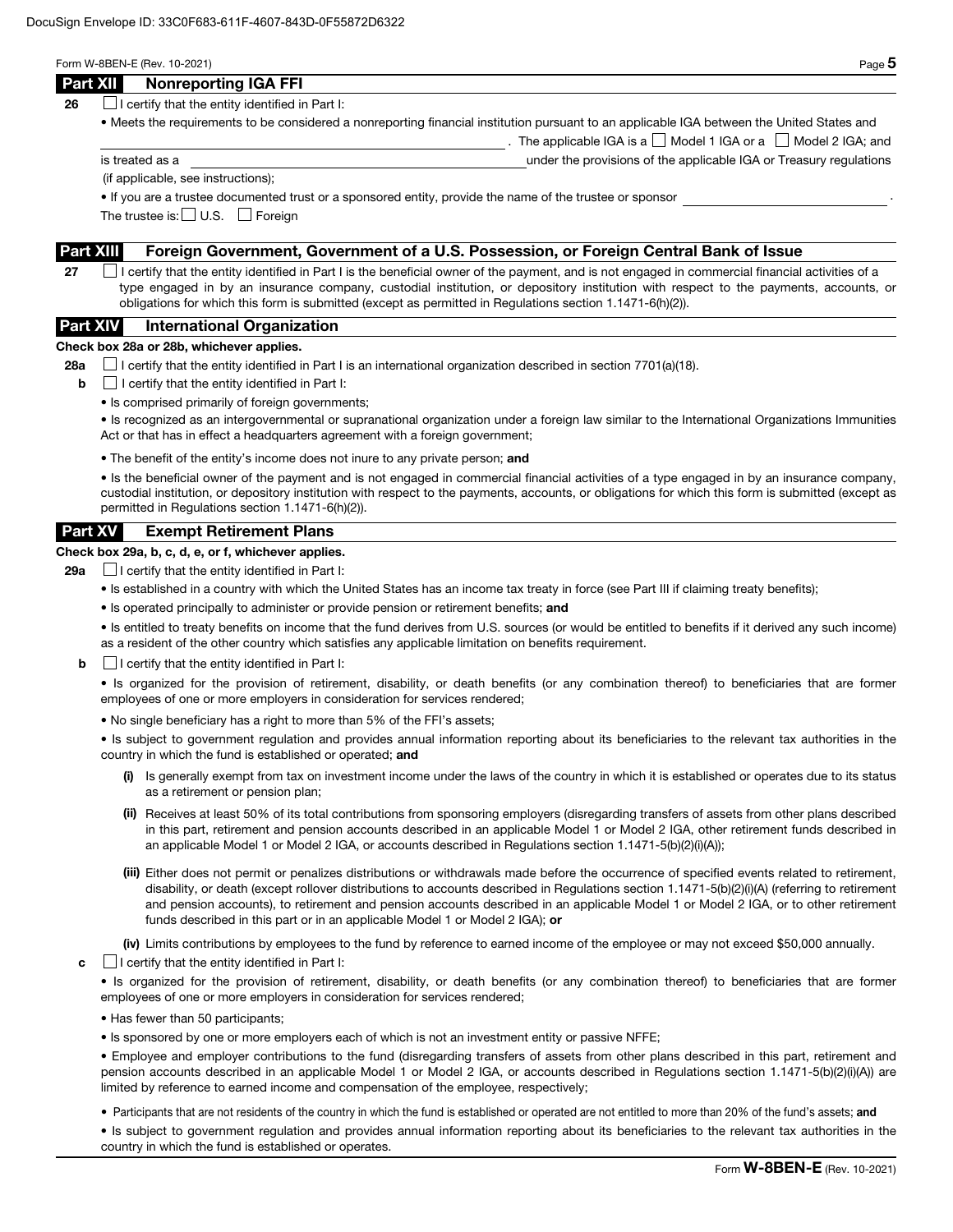#### Part XV Exempt Retirement Plans *(continued)*

- d **I** certify that the entity identified in Part I is formed pursuant to a pension plan that would meet the requirements of section 401(a), other than the requirement that the plan be funded by a trust created or organized in the United States.
- e I certify that the entity identified in Part I is established exclusively to earn income for the benefit of one or more retirement funds

described in this part or in an applicable Model 1 or Model 2 IGA, or accounts described in Regulations section 1.1471-5(b)(2)(i)(A) (referring to retirement and pension accounts), or retirement and pension accounts described in an applicable Model 1 or Model 2 IGA.

 $\mathbf{f}$  I certify that the entity identified in Part I:

• Is established and sponsored by a foreign government, international organization, central bank of issue, or government of a U.S. possession (each as defined in Regulations section 1.1471-6) or an exempt beneficial owner described in an applicable Model 1 or Model 2 IGA to provide retirement, disability, or death benefits to beneficiaries or participants that are current or former employees of the sponsor (or persons designated by such employees); or

• Is established and sponsored by a foreign government, international organization, central bank of issue, or government of a U.S. possession (each as defined in Regulations section 1.1471-6) or an exempt beneficial owner described in an applicable Model 1 or Model 2 IGA to provide retirement, disability, or death benefits to beneficiaries or participants that are not current or former employees of such sponsor, but are in consideration of personal services performed for the sponsor.

## Part XVI Entity Wholly Owned by Exempt Beneficial Owners

30 I certify that the entity identified in Part I:

• Is an FFI solely because it is an investment entity;

• Each direct holder of an equity interest in the investment entity is an exempt beneficial owner described in Regulations section 1.1471-6 or in an applicable Model 1 or Model 2 IGA;

• Each direct holder of a debt interest in the investment entity is either a depository institution (with respect to a loan made to such entity) or an exempt beneficial owner described in Regulations section 1.1471-6 or an applicable Model 1 or Model 2 IGA.

• Has provided an owner reporting statement that contains the name, address, TIN (if any), chapter 4 status, and a description of the type of documentation provided to the withholding agent for every person that owns a debt interest constituting a financial account or direct equity interest in the entity; and

• Has provided documentation establishing that every owner of the entity is an entity described in Regulations section 1.1471-6(b), (c), (d), (e), (f) and/or (g) without regard to whether such owners are beneficial owners.

### Part XVII Territory Financial Institution

31 I certify that the entity identified in Part I is a financial institution (other than an investment entity) that is incorporated or organized under the laws of a possession of the United States

### Part XVIII Excepted Nonfinancial Group Entity

32 **I certify that the entity identified in Part I:** 

• Is a holding company, treasury center, or captive finance company and substantially all of the entity's activities are functions described in Regulations section 1.1471-5(e)(5)(i)(C) through (E);

- Is a member of a nonfinancial group described in Regulations section 1.1471-5(e)(5)(i)(B);
- Is not a depository or custodial institution (other than for members of the entity's expanded affiliated group); and

• Does not function (or hold itself out) as an investment fund, such as a private equity fund, venture capital fund, leveraged buyout fund, or any investment vehicle with an investment strategy to acquire or fund companies and then hold interests in those companies as capital assets for investment purposes.

### Part XIX Excepted Nonfinancial Start-Up Company

33  $\Box$  I certify that the entity identified in Part I:

• Was formed on (or, in the case of a new line of business, the date of board resolution approving the new line of business)

(date must be less than 24 months prior to date of payment);

• Is not yet operating a business and has no prior operating history or is investing capital in assets with the intent to operate a new line of business other than that of a financial institution or passive NFFE;

• Is investing capital into assets with the intent to operate a business other than that of a financial institution; and

• Does not function (or hold itself out) as an investment fund, such as a private equity fund, venture capital fund, leveraged buyout fund, or any investment vehicle whose purpose is to acquire or fund companies and then hold interests in those companies as capital assets for investment purposes.

# Part XX Excepted Nonfinancial Entity in Liquidation or Bankruptcy

 $34$   $\Box$  I certify that the entity identified in Part I:

- Filed a plan of liquidation, filed a plan of reorganization, or filed for bankruptcy on ;
- During the past 5 years has not been engaged in business as a financial institution or acted as a passive NFFE;

• Is either liquidating or emerging from a reorganization or bankruptcy with the intent to continue or recommence operations as a nonfinancial entity; and

• Has, or will provide, documentary evidence such as a bankruptcy filing or other public documentation that supports its claim if it remains in bankruptcy or liquidation for more than 3 years.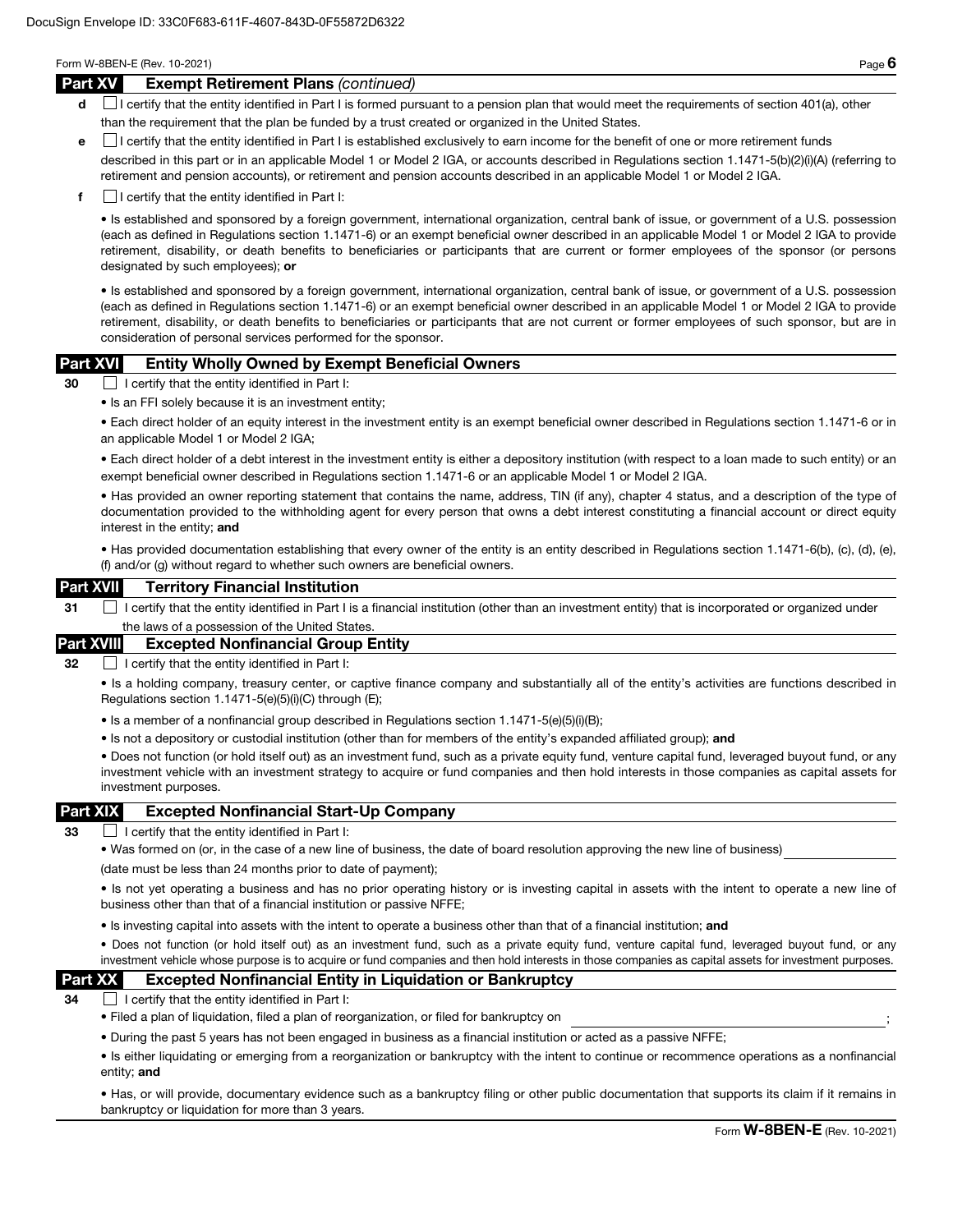### Part XXI 501(c) Organization

35  $\Box$  I certify that the entity identified in Part I is a 501(c) organization that:

• Has been issued a determination letter from the IRS that is currently in effect concluding that the payee is a section 501(c) organization that is dated ; or

• Has provided a copy of an opinion from U.S. counsel certifying that the payee is a section 501(c) organization (without regard to whether the payee is a foreign private foundation).

# Part XXII Nonprofit Organization

 $36$  I certify that the entity identified in Part I is a nonprofit organization that meets the following requirements.

- The entity is established and maintained in its country of residence exclusively for religious, charitable, scientific, artistic, cultural or educational purposes;
- The entity is exempt from income tax in its country of residence;
- The entity has no shareholders or members who have a proprietary or beneficial interest in its income or assets;

• Neither the applicable laws of the entity's country of residence nor the entity's formation documents permit any income or assets of the entity to be distributed to, or applied for the benefit of, a private person or noncharitable entity other than pursuant to the conduct of the entity's charitable activities or as payment of reasonable compensation for services rendered or payment representing the fair market value of property which the entity has purchased; and

• The applicable laws of the entity's country of residence or the entity's formation documents require that, upon the entity's liquidation or dissolution, all of its assets be distributed to an entity that is a foreign government, an integral part of a foreign government, a controlled entity of a foreign government, or another organization that is described in this part or escheats to the government of the entity's country of residence or any political subdivision thereof.

## Part XXIII Publicly Traded NFFE or NFFE Affiliate of a Publicly Traded Corporation

#### Check box 37a or 37b, whichever applies.

- $37a$  | certify that:
	- The entity identified in Part I is a foreign corporation that is not a financial institution; and
	- The stock of such corporation is regularly traded on one or more established securities markets, including (name one securities exchange upon which the stock is regularly traded).
	- $\mathbf{b}$   $\Box$  I certify that:
		- The entity identified in Part I is a foreign corporation that is not a financial institution;

• The entity identified in Part I is a member of the same expanded affiliated group as an entity the stock of which is regularly traded on an established securities market;

- The name of the entity, the stock of which is regularly traded on an established securities market, is  $\cdot$  ; and
- The name of the securities market on which the stock is regularly traded is

# Part XXIV Excepted Territory NFFE

- 38 **I** certify that:
	- The entity identified in Part I is an entity that is organized in a possession of the United States;
	- The entity identified in Part I:
		- (i) Does not accept deposits in the ordinary course of a banking or similar business;
		- (ii) Does not hold, as a substantial portion of its business, financial assets for the account of others; or
		- (iii) Is not an insurance company (or the holding company of an insurance company) that issues or is obligated to make payments with respect to a financial account; and
	- All of the owners of the entity identified in Part I are bona fide residents of the possession in which the NFFE is organized or incorporated.

## Part XXV Active NFFE

 $39$  | I certify that:

- The entity identified in Part I is a foreign entity that is not a financial institution;
- Less than 50% of such entity's gross income for the preceding calendar year is passive income; and

• Less than 50% of the assets held by such entity are assets that produce or are held for the production of passive income (calculated as a weighted average of the percentage of passive assets measured quarterly) (see instructions for the definition of passive income).

### Part XXVI Passive NFFE

40a  $\Box$  I certify that the entity identified in Part I is a foreign entity that is not a financial institution (other than an investment entity organized in a possession of the United States) and is not certifying its status as a publicly traded NFFE (or affiliate), excepted territory NFFE, active NFFE, direct reporting NFFE, or sponsored direct reporting NFFE.

#### Check box 40b or 40c, whichever applies.

**b**  $\Box$  I further certify that the entity identified in Part I has no substantial U.S. owners (or, if applicable, no controlling U.S. persons); or

 $c \perp$  I further certify that the entity identified in Part I has provided the name, address, and TIN of each substantial U.S. owner (or, if applicable, controlling U.S. person) of the NFFE in Part XXIX.